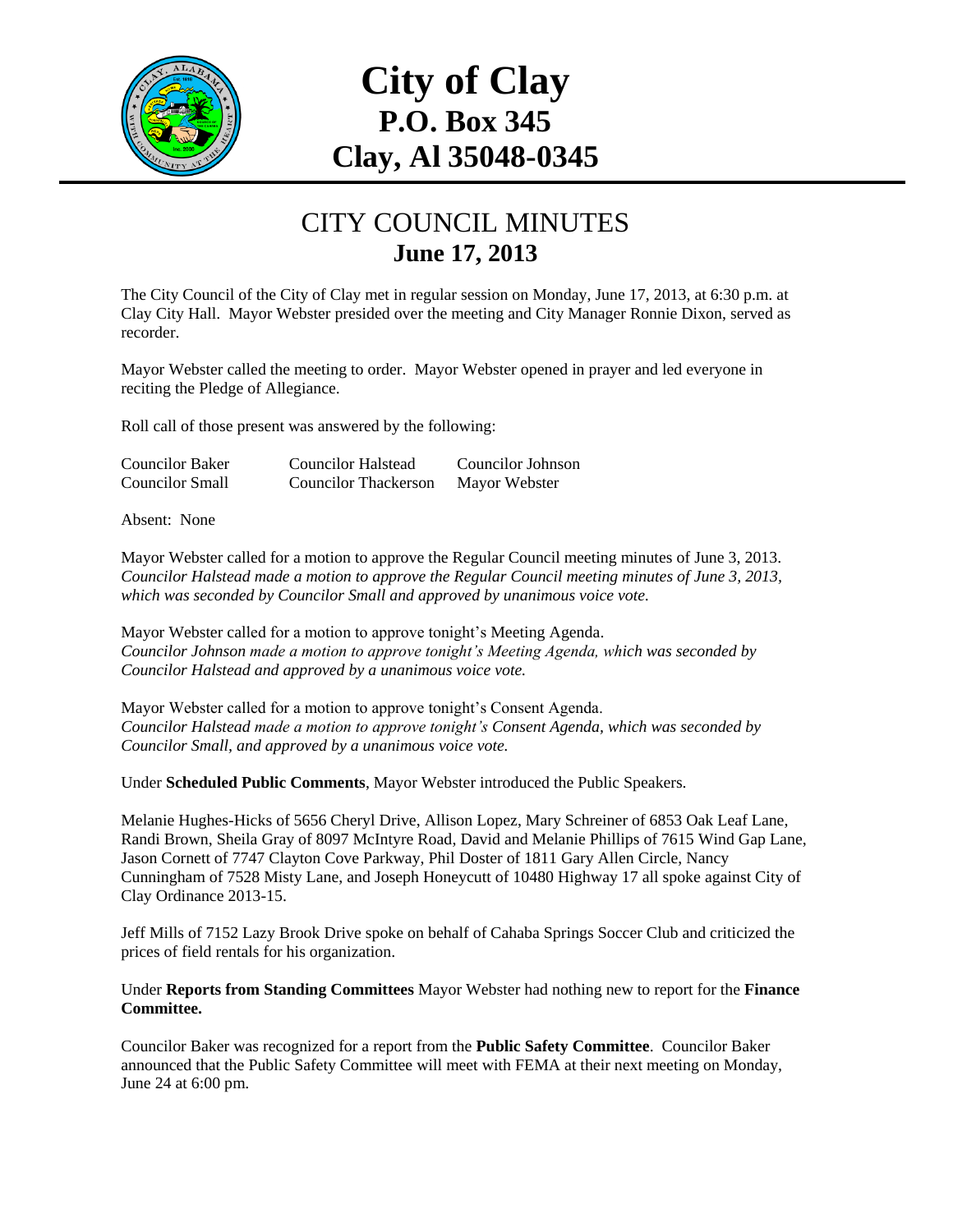

## **CITY OF CLAY CITY COUNCIL MINUTES June 17, 2013**

Councilor Halstead was recognized for a report from the **Committee on Annexations, Business Development, and the Building Inspections Department**. Councilor Halstead announced that the Annexation Committee is working on 87 annexations.

Under **Committee on Schools, Seniors Advisory Board Liaison and Planning and Zoning Councilor Ex-Officio**, Councilor Johnson announced the Chamber of Commerce Luncheon on Tuesday, June 18.

Councilor Small was recognized for a report from the **Public Works Department and Library Board** and he encouraged everyone to visit the library's facebook page for information about their new releases and DVDs.

**Councilor Thackerson** was recognized for a report on the **Parks and Recreation Board.** He stated that the Disc Golf course is planned to open in late July and a Disc Golf tournament is scheduled for August 10.

Under **Reading of Petitions, Applications, Complaints, Appeals, Communications, etc.,** Mayor Webster announced that there were none.

Under the **City Manager's Report**, City Manager Ronnie Dixon reported the account balances in the General Fund  $= $251,325.50$ ; Senior Citizens Fund  $= $2,690.94$ ; Library Fund  $= $1,643.70$ ; Contractors Bond =  $$124,035.35$ ; Capital Improvement Fund =  $$261,194.65$ ; 4 & 5 Cent Gasoline Fund = \$142,900.93; 7 Cent Gasoline Fund = \$169,407.41; Ballpark Revenue = \$63,600.37; Ballpark Expense = - $$51,063.08$ ; General Fund Contingency Fund =  $$50,000.00$ ; General Fund Road Paving Projects = \$50,000.00; and BBT AMFUND Payment Fund = \$18,750.00.

Mr. Dixon announced that the updated personnel policy was included in the Council's packets for review, but that there was no vote scheduled on tonight's agenda.

Under **Resolutions, Ordinances, Orders and Other Business** Mayor Webster called for a motion to enter into unanimous consent.

*Councilor Small made a motion to suspend the regular rules of order and enter into unanimous consent which was seconded by Councilor Johnson.*

The motion was put before the Council and a roll call vote was conducted with the results as follows: Yeas: Councilors Baker, Halstead, Johnson, Small, Thackerson, and Mayor Webster Nays: None

Mayor Webster introduced Ordinance 2013-16, An Ordinance Amending Ordinance 2003-103, which was read by City Manager Ronnie Dixon.

*Councilor Halstead made a motion to approve Ordinance 2013-16, which was seconded by Councilor Small.*

The motion was put before the Council and a roll call vote was conducted with the results as follows: Yeas: Councilors Baker, Halstead, Johnson, Small, Thackerson, and Mayor Webster Nays: None

Mayor Webster introduced Resolution 2013-16, A Resolution Declaring Weeds to be a Nuisance and to Eliminate a Nuisance Upon Private Property, which was read by City Manager Ronnie Dixon. *Councilor Halstead made a motion to approve Resolution 2013-16, which was seconded by Councilor Small.*